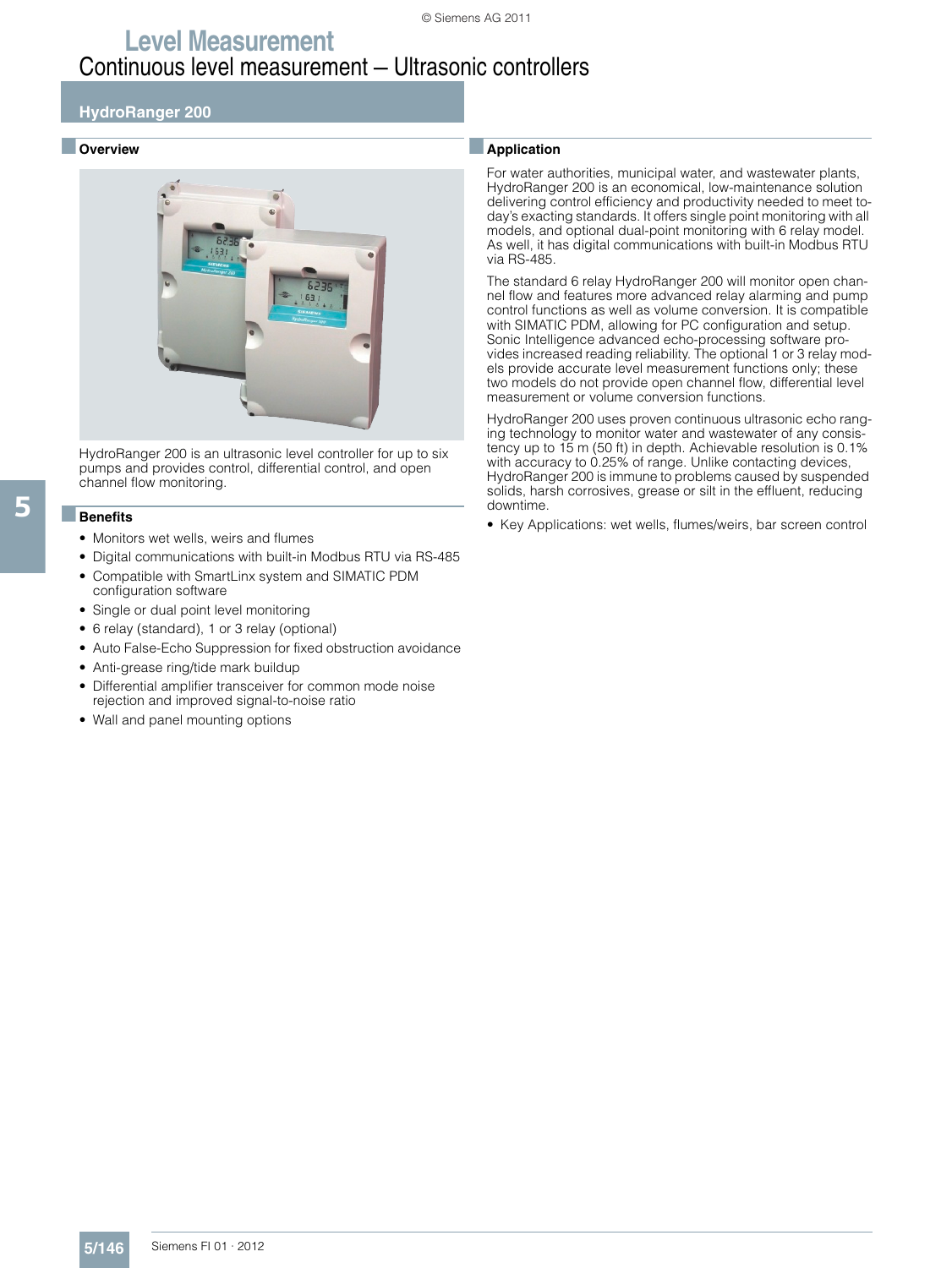**HydroRanger 200**

| <b>Technical specifications</b>     |                                                                                                          |  |  |  |
|-------------------------------------|----------------------------------------------------------------------------------------------------------|--|--|--|
| <b>Mode of Operation</b>            |                                                                                                          |  |  |  |
| Measuring principle                 | Ultrasonic level measurement                                                                             |  |  |  |
| Measuring range                     | $0.315$ m (1  50 ft),<br>transducer dependent                                                            |  |  |  |
| Measuring points                    | $1$ or $2$                                                                                               |  |  |  |
| Input                               |                                                                                                          |  |  |  |
| Analog                              | 0  20 mA or 4  20 mA,<br>from alternate device, scaleable<br>(6 relay model)                             |  |  |  |
| <b>Discrete</b>                     | 10  50 V DC switching level<br>Logical $0 = 6.5$ V DC<br>Logical $1 = 10  50 V DC$<br>Max. 3 mA          |  |  |  |
| Output                              |                                                                                                          |  |  |  |
| Echomax transducer                  | 44 kHz                                                                                                   |  |  |  |
| Ultrasonic transducer               | Compatible transducers: ST-H<br>and Echomax series XPS-10/10F,<br>XPS 15/15F, XCT-8, XCT-12 and<br>XRS-5 |  |  |  |
| Relays <sup>1)</sup>                | Rating 5 A at 250 V AC,<br>non-inductive                                                                 |  |  |  |
| • Model with 1 relay <sup>2)</sup>  | 1 SPST Form A                                                                                            |  |  |  |
| • Model with 3 relays <sup>2)</sup> | 2 SPST Form A/1 SPDT Form C                                                                              |  |  |  |
| • Model with 6 relays               | 4 SPST Form A/2 SPDT Form C                                                                              |  |  |  |
| mA output                           | 0  20 mA or 4  20 mA                                                                                     |  |  |  |
| · Max. load                         | 750 $\Omega$ , isolated                                                                                  |  |  |  |
| • Resolution                        | $0.1\%$ of range                                                                                         |  |  |  |
| Accuracy                            |                                                                                                          |  |  |  |
| Error in measurement                | 0.25% of range or 6 mm (0.24"),<br>whichever is greater                                                  |  |  |  |
| Resolution                          | 0.1% of measuring range or 2 mm<br>(0.08"), whichever is greater <sup>3)</sup>                           |  |  |  |
| Temperature compensation            | • $-50$ $+150$ °C ( $-58$ $+302$ °F)                                                                     |  |  |  |
|                                     | • Integral temperature sensor in<br>transducer                                                           |  |  |  |
|                                     | • External TS-3 temperature<br>sensor (optional)                                                         |  |  |  |
|                                     | • Programmable fixed<br>temperature values                                                               |  |  |  |
| <b>Rated operating conditions</b>   |                                                                                                          |  |  |  |
| Installation conditions             |                                                                                                          |  |  |  |
| • Location                          | indoor / outdoor                                                                                         |  |  |  |
| • Installation category             | Ш                                                                                                        |  |  |  |
| • Pollution degree                  | 4                                                                                                        |  |  |  |
| Ambient conditions                  |                                                                                                          |  |  |  |
| Ambient temperature (enclosure)     | $-20+50$ °C (-4  +122 °F)                                                                                |  |  |  |

| Design                                                                                                                                |                                                                                                                                                                                                                                                                                                                                   |  |  |
|---------------------------------------------------------------------------------------------------------------------------------------|-----------------------------------------------------------------------------------------------------------------------------------------------------------------------------------------------------------------------------------------------------------------------------------------------------------------------------------|--|--|
| Weight                                                                                                                                |                                                                                                                                                                                                                                                                                                                                   |  |  |
| • Wall mount                                                                                                                          | 1.37 kg (3.02 lbs)                                                                                                                                                                                                                                                                                                                |  |  |
| • Panel mount                                                                                                                         | 1.50 kg (3.31 lbs)                                                                                                                                                                                                                                                                                                                |  |  |
| Material (enclosure)                                                                                                                  | Polycarbonate                                                                                                                                                                                                                                                                                                                     |  |  |
| Degree of protection (enclosure)<br>· Wall mount                                                                                      | IP65/Type 4X/NEMA 4X                                                                                                                                                                                                                                                                                                              |  |  |
| • Panel mount                                                                                                                         | IP54/Type 3/NEMA 3                                                                                                                                                                                                                                                                                                                |  |  |
| Cable                                                                                                                                 |                                                                                                                                                                                                                                                                                                                                   |  |  |
| • Transducer and mA output signal                                                                                                     | 2-core copper conductor, twisted,<br>shielded, 300 Vrms, 0.82 mm <sup>2</sup><br>(18 AWG), Belden 8760 or<br>equivalent is acceptable                                                                                                                                                                                             |  |  |
| • Max. separation between<br>transducer and transceiver                                                                               | 365 m (1200 ft)                                                                                                                                                                                                                                                                                                                   |  |  |
| <b>Displays and controls</b>                                                                                                          | $100 \times 40$ mm $(4 \times 1.5)$ " multi-block<br>LCD with backlighting                                                                                                                                                                                                                                                        |  |  |
| Programming                                                                                                                           | Programming using handheld<br>programmer or via PC with<br>SIMATIC PDM software                                                                                                                                                                                                                                                   |  |  |
| Power supply $^{4)}$                                                                                                                  |                                                                                                                                                                                                                                                                                                                                   |  |  |
| AC version                                                                                                                            | 100  230 V AC $\pm$ 15%, 50/60 Hz,<br>36 VA (17 W)                                                                                                                                                                                                                                                                                |  |  |
| DC version                                                                                                                            | 12  30 V DC (20 W)                                                                                                                                                                                                                                                                                                                |  |  |
| <b>Certificates and approvals</b>                                                                                                     | $\bullet$ CE, C-TICK <sup>5)</sup><br>• Lloyd's Register of Shipping<br>• ABS Type Approval<br>· FM, CSA <sub>US/C</sub> , UL listed<br>• CSA <sub>US/C</sub> Class I, Div. 2, Groups<br>A, B, C and D, Class II, Div. 2,<br>Groups F and G, Class III<br>(wall mount only)<br>• MCERTS Class 1 approved for<br>Open Channel Flow |  |  |
| Communication                                                                                                                         | • RS-232 with Modbus RTU or<br>ASCII via RJ-11 connector<br>• RS-485 with Modbus RTU or<br><b>ASCII via terminal blocks</b><br>· Optional: SmartLinx cards for<br>- PROFIBUS DP<br>- DeviceNet<br>- Allen-Bradley Remote I/O                                                                                                      |  |  |
| <sup>1)</sup> All relays certified for use with equipment that fails in a state at or under the<br>rated maximums of the relays<br>2) | This model is level control only: no open channel flow differential level or                                                                                                                                                                                                                                                      |  |  |

rated maximums of the relays<br>
2) This model is level control only; no open channel flow, differential level or<br>
2) volume conversion functions<br>
3) Program range is defined as the empty distance to the face of the trans-<br>
d

<sup>5)</sup> EMC performance available upon request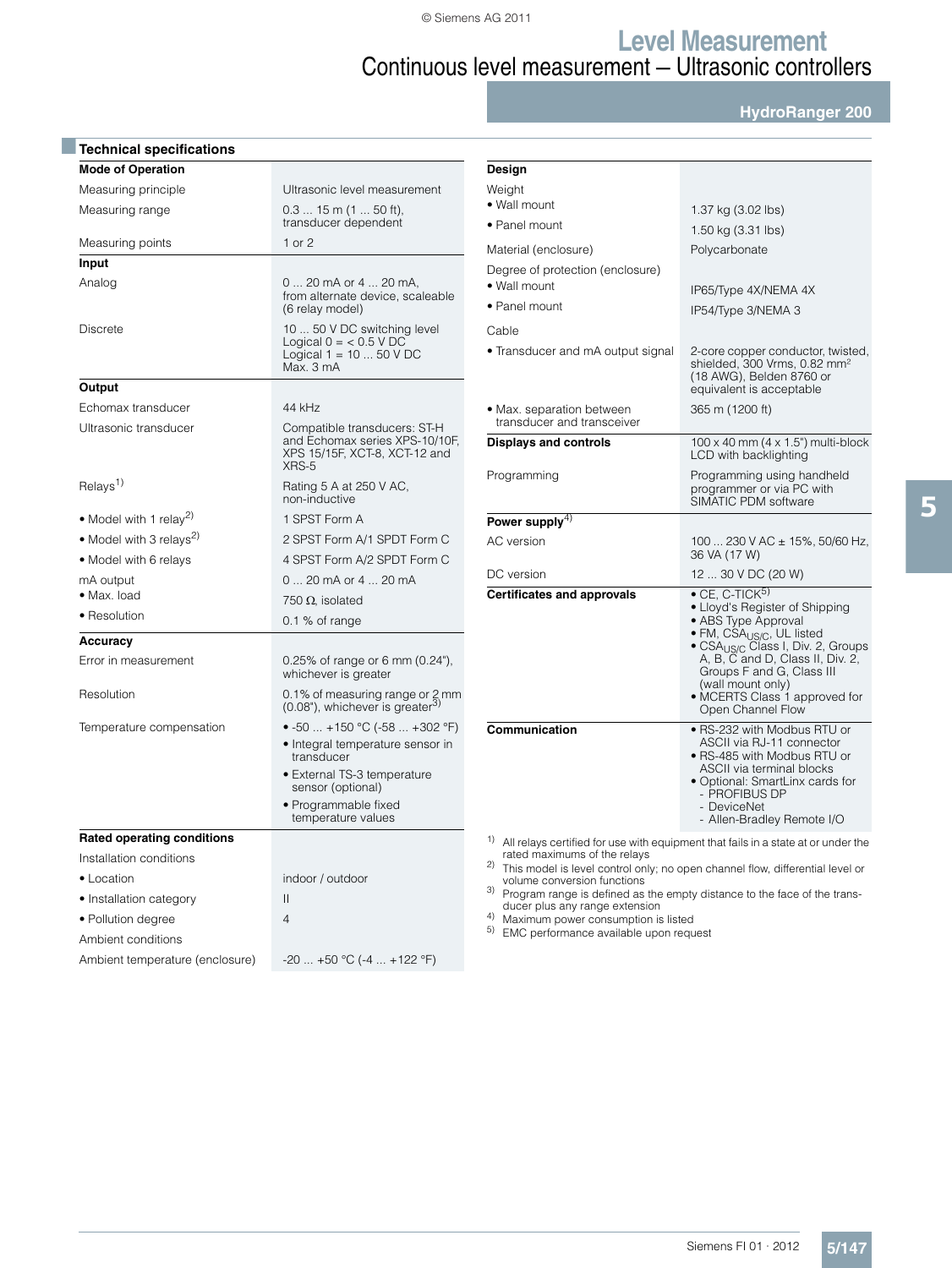### **HydroRanger 200**

| <b>Selection and Ordering data</b>                                                                                                                                                                                                                                                                                             | Order No.                |
|--------------------------------------------------------------------------------------------------------------------------------------------------------------------------------------------------------------------------------------------------------------------------------------------------------------------------------|--------------------------|
| Siemens HydroRanger 200<br>$\Box$<br>Ultrasonic level controller for up to six pumps that<br>provides control, differential control and open<br>channel flow monitoring. The HydroRanger 200 is<br>also available as a level measurement controller<br>only. Select option from number of measurement<br>points options below. | 7ML5034-<br>3 T 3 H 3    |
| <b>Mounting</b><br>Wall mount, standard enclosure<br>Wall mount, 4 entries, 4 M20 cable glands included<br>Panel mount <sup>1)</sup>                                                                                                                                                                                           | 1<br>$\overline{2}$<br>3 |
| Power supply<br>100 230 V AC<br>12  30 V DC                                                                                                                                                                                                                                                                                    | A<br>B                   |
| Number of measurement points<br>Single point model, 6 relays<br>Dual point model, 6 relays<br>Single point model, level only, 1 relay <sup>2)</sup><br>Single point model, level only, 3 relays <sup>2)</sup>                                                                                                                  | A<br>B<br>C<br>D         |
| <b>Communication (SmartLinx)</b><br>Without module<br>SmartLinx Allen-Bradley Remote I/O module<br>SmartLinx PROFIBUS DP module                                                                                                                                                                                                | 0<br>1<br>$\overline{2}$ |
| SmartLinx DeviceNet module<br>See SmartLinx product page 5/120 for more infor-<br>mation.                                                                                                                                                                                                                                      | 3                        |
| <b>Approvals</b><br>General Purpose CE, FM, CSA <sub>USC</sub> , UL listed, C-TICK<br>CSA Class I, Div. 2, Groups A, B, C and D; Class II,<br>Div 2, Groups F and G; Class III (for wall mount                                                                                                                                 | 1<br>$\overline{2}$      |

Div 2, Groups F and G; Class III (for wall mount applications only)

1) Available with approval option 1 only

2) This model is level control only; no open channel flow, differential level, or volume conversion functions

L) Subject to export regulations AL: N, ECCN: 3A991X.

| Selection and Ordering data                                                                                                                                                                                                                            |  | Order code             |
|--------------------------------------------------------------------------------------------------------------------------------------------------------------------------------------------------------------------------------------------------------|--|------------------------|
| <b>Further designs</b><br>Please add "-Z" to Order No. and specify Order<br>code(s).                                                                                                                                                                   |  |                        |
| Stainless steel tag [69 x 50 mm (2.71 x 1.97")]:<br>Measuring-point number/identification<br>(max. 16 characters) specify in plain text                                                                                                                |  | Y <sub>15</sub>        |
| <b>Operating Instructions</b>                                                                                                                                                                                                                          |  | Order No.              |
| English                                                                                                                                                                                                                                                |  | C) 7ML1998-5FC03       |
| French                                                                                                                                                                                                                                                 |  | C) 7ML1998-5FC11       |
| German<br>Note: The Operating Instructions should be orde-<br>red as a separate item on the order.<br>This device is shipped with the Siemens Milltronics<br>manual CD containing the complete ATEX Quick<br>Start and Operating Instructions library. |  | C) 7ML1998-5FC33       |
| <b>Other Operating Instructions</b>                                                                                                                                                                                                                    |  |                        |
| SmartLinx Allen-Bradley Remote I/O, English                                                                                                                                                                                                            |  | C) 7ML1998-1AP03       |
| SmartLinx PROFIBUS DP, English                                                                                                                                                                                                                         |  | C) 7ML1998-1AQ03       |
| SmartLinx PROFIBUS DP. German                                                                                                                                                                                                                          |  | C) 7ML1998-1AQ33       |
| SmartLinx DeviceNet, English<br>Note: The appropriate SmartLinx Operating Instruc-<br>tions should be ordered as a separate line on the<br>order.                                                                                                      |  | C) 7ML1998-1BH02       |
| Accessories                                                                                                                                                                                                                                            |  |                        |
| Handheld programmer                                                                                                                                                                                                                                    |  | 7ML1830-2AK            |
| Tag, stainless steel, 12 x 45 mm (0.47 x 1.77").<br>one text line, suitable for enclosure                                                                                                                                                              |  | 7ML1930-1AC            |
| Sunshield kit, 304 SS                                                                                                                                                                                                                                  |  | 7ML1930-1GA            |
| SITRANS RD100 Remote display - see Chapter 8                                                                                                                                                                                                           |  |                        |
| SITRANS RD200 Remote display - see Chapter 8                                                                                                                                                                                                           |  |                        |
| SITRANS RD500 web, datalogging, alarming,<br>ethernet, and modem support for instrumentation -<br>see Chapter 8                                                                                                                                        |  | K) 7ML5750-<br>1AA00-0 |
| <b>Spare parts</b>                                                                                                                                                                                                                                     |  |                        |
| Power Supply Board (100  230 V AC)                                                                                                                                                                                                                     |  | C) 7ML1830-1MD         |
| Power Supply Board (12  30 V DC)                                                                                                                                                                                                                       |  | C) 7ML1830-1ME         |
| Display Board                                                                                                                                                                                                                                          |  | C) 7ML1830-1MF         |

C) Subject to export regulations AL: N, ECCN: EAR99.

K) Subject to export regulations AL: N, ECCN: 5A991X.